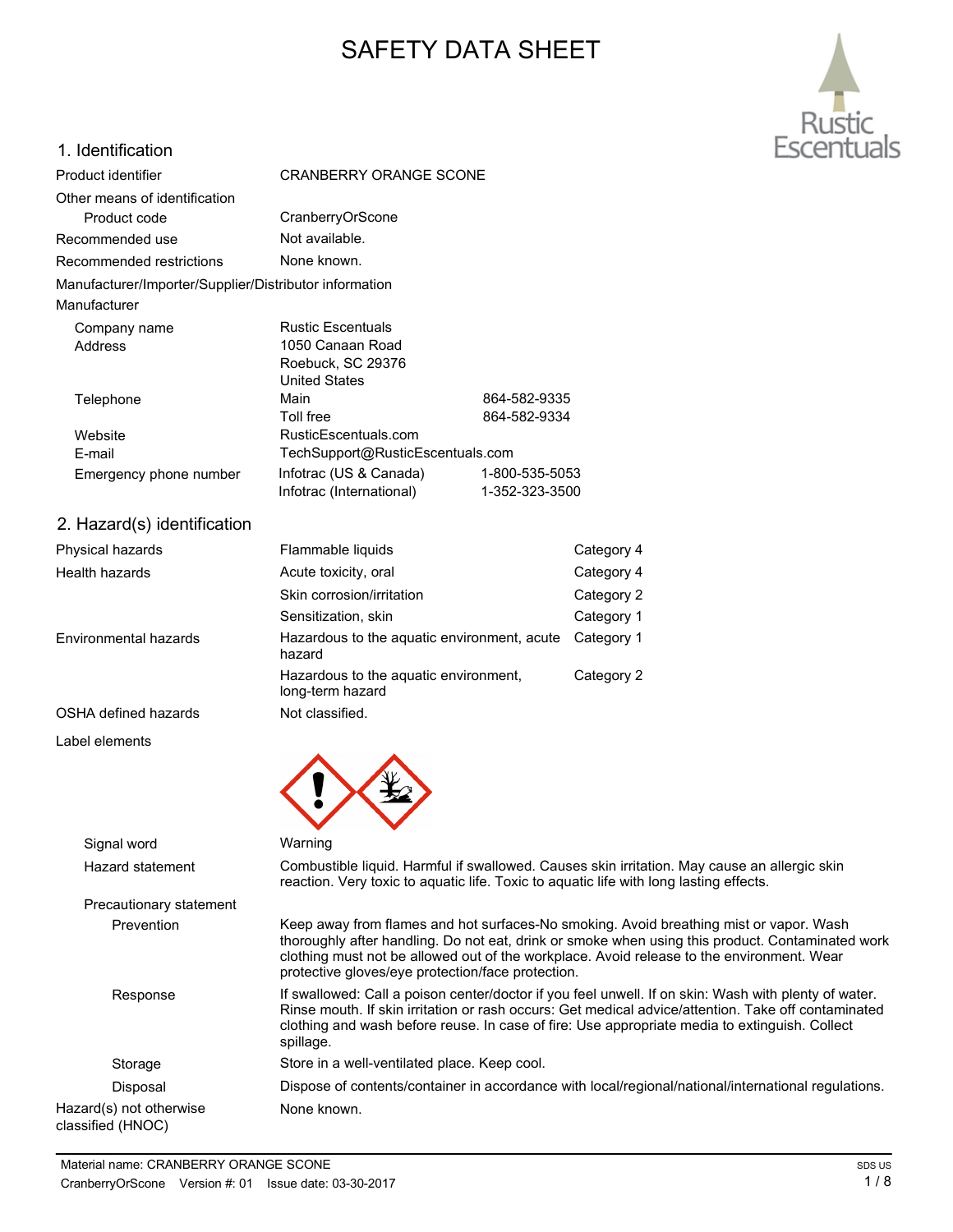Supplemental information 65.6% of the mixture consists of component(s) of unknown acute oral toxicity. 7.06% of the mixture consists of component(s) of unknown acute hazards to the aquatic environment. 14.18% of the mixture consists of component(s) of unknown long-term hazards to the aquatic environment.

## 3. Composition/information on ingredients

Mixtures

| Chemical name                                                | CAS number | %                  |
|--------------------------------------------------------------|------------|--------------------|
| Benzyl benzoate                                              | 120-51-4   | $20 - 530*$        |
| Ethyl methylphenylglycidate                                  | 77-83-8    | $10 - 520*$        |
| gamma-Undecalactone                                          | 104-67-6   | $10 - 520*$        |
| Orange terpenes                                              | 68647-72-3 | $10 - 520*$        |
| Methyl dihydrojasmonate                                      | 24851-98-7 | $5 - 10*$          |
| beta-lonone                                                  | 14901-07-6 | $3 - 5^*$          |
| Decanal                                                      | 112-31-2   | $1 - 5^*$          |
| Ethylene brassylate                                          | 105-95-3   | $1 - 5^*$          |
| Linalool                                                     | 78-70-6    | $1 - 5^*$          |
| Octanal                                                      | 124-13-0   | $1 - 5^*$          |
| Orange sweet, Valencia oil                                   | 8008-57-9  | $1 - 3^*$          |
| dl-Limonene (racemic)                                        | 138-86-3   | $< 1$ *            |
| Pentyl acetate                                               | 628-63-7   | $< 1$ <sup>*</sup> |
| trans-Anethole                                               | 4180-23-8  | $< 1$ *            |
| (2E)-1-(2,6,6-Trimethyl-1-cyclohexe<br>n-1-yl)-2-buten-1-one | 23726-91-2 | $< 0.2*$           |
| Citral                                                       | 5392-40-5  | $< 0.1*$           |
| Other components below reportable levels                     |            | $5 - 10$           |

\*Designates that a specific chemical identity and/or percentage of composition has been withheld as a trade secret.

#### 4. First-aid measures

| Inhalation                                                                   | Move to fresh air. Call a physician if symptoms develop or persist.                                                                                                                                                             |
|------------------------------------------------------------------------------|---------------------------------------------------------------------------------------------------------------------------------------------------------------------------------------------------------------------------------|
| Skin contact                                                                 | Remove contaminated clothing immediately and wash skin with soap and water. In case of<br>eczema or other skin disorders: Seek medical attention and take along these instructions. Wash<br>contaminated clothing before reuse. |
| Eye contact                                                                  | Rinse with water. Get medical attention if irritation develops and persists.                                                                                                                                                    |
| Ingestion                                                                    | Rinse mouth. If vomiting occurs, keep head low so that stomach content doesn't get into the lungs.<br>Get medical advice/attention if you feel unwell.                                                                          |
| Most important<br>symptoms/effects, acute and<br>delayed                     | Direct contact with eyes may cause temporary irritation. Skin irritation. May cause redness and<br>pain. May cause an allergic skin reaction. Dermatitis. Rash.                                                                 |
| Indication of immediate<br>medical attention and special<br>treatment needed | Provide general supportive measures and treat symptomatically. Keep victim warm. Keep victim<br>under observation. Symptoms may be delayed.                                                                                     |
| General information                                                          | Ensure that medical personnel are aware of the material(s) involved, and take precautions to<br>protect themselves. Show this safety data sheet to the doctor in attendance. Wash contaminated<br>clothing before reuse.        |
| 5. Fire-fighting measures                                                    |                                                                                                                                                                                                                                 |
| Suitable extinguishing media                                                 | Water fog. Foam. Dry chemical powder. Carbon dioxide (CO2).                                                                                                                                                                     |
| Unsuitable extinguishing<br>media                                            | Do not use water jet as an extinguisher, as this will spread the fire.                                                                                                                                                          |
| Specific hazards arising from<br>the chemical                                | The product is combustible, and heating may generate vapors which may form explosive vapor/air<br>mixtures. During fire, gases hazardous to health may be formed.                                                               |
| Special protective equipment<br>and precautions for firefighters             | Self-contained breathing apparatus and full protective clothing must be worn in case of fire.                                                                                                                                   |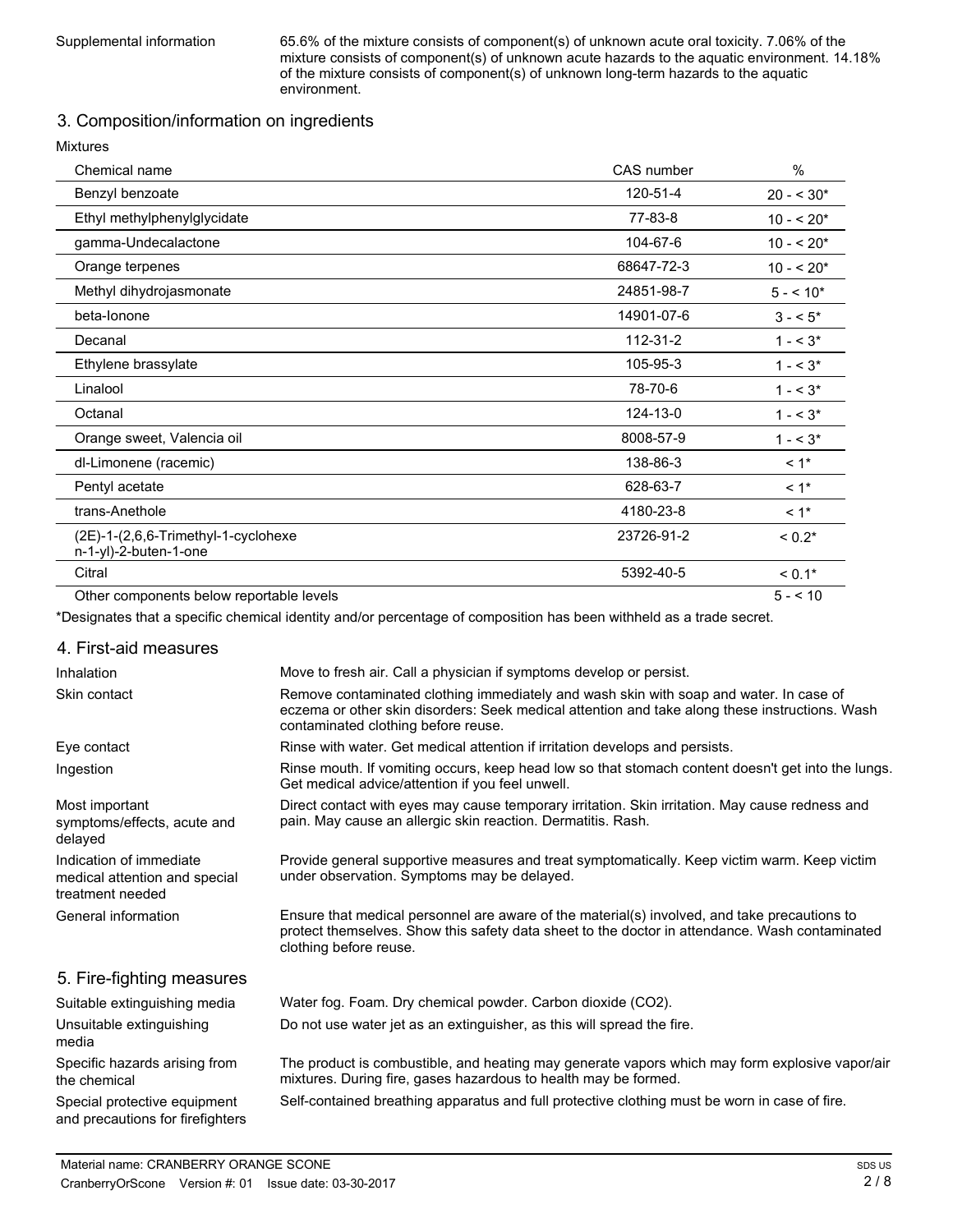| Fire fighting<br>equipment/instructions | In case of fire and/or explosion do not breathe fumes. Move containers from fire area if you can do<br>so without risk. |
|-----------------------------------------|-------------------------------------------------------------------------------------------------------------------------|
| Specific methods                        | Use standard firefighting procedures and consider the hazards of other involved materials.                              |
| General fire hazards                    | Combustible liquid.                                                                                                     |

### 6. Accidental release measures

| Personal precautions,<br>protective equipment and<br>emergency procedures | Keep unnecessary personnel away. Keep people away from and upwind of spill/leak. Eliminate all<br>ignition sources (no smoking, flares, sparks, or flames in immediate area). Wear appropriate<br>protective equipment and clothing during clean-up. Avoid breathing mist or vapor. Do not touch<br>damaged containers or spilled material unless wearing appropriate protective clothing. Ensure<br>adequate ventilation. Local authorities should be advised if significant spillages cannot be<br>contained. For personal protection, see section 8 of the SDS. |
|---------------------------------------------------------------------------|--------------------------------------------------------------------------------------------------------------------------------------------------------------------------------------------------------------------------------------------------------------------------------------------------------------------------------------------------------------------------------------------------------------------------------------------------------------------------------------------------------------------------------------------------------------------|
| Methods and materials for<br>containment and cleaning up                  | Eliminate all ignition sources (no smoking, flares, sparks, or flames in immediate area). Keep<br>combustibles (wood, paper, oil, etc.) away from spilled material.                                                                                                                                                                                                                                                                                                                                                                                                |
|                                                                           | Large Spills: Stop the flow of material, if this is without risk. Dike the spilled material, where this is<br>possible. Cover with plastic sheet to prevent spreading. Use a non-combustible material like<br>vermiculite, sand or earth to soak up the product and place into a container for later disposal.<br>Prevent product from entering drains. Following product recovery, flush area with water.                                                                                                                                                         |
|                                                                           | Small Spills: Absorb with earth, sand or other non-combustible material and transfer to containers<br>for later disposal. Wipe up with absorbent material (e.g. cloth, fleece). Clean surface thoroughly to<br>remove residual contamination.                                                                                                                                                                                                                                                                                                                      |
|                                                                           | Never return spills to original containers for re-use. For waste disposal, see section 13 of the SDS.                                                                                                                                                                                                                                                                                                                                                                                                                                                              |
| Environmental precautions                                                 | Avoid release to the environment. Prevent further leakage or spillage if safe to do so. Avoid<br>discharge into drains, water courses or onto the ground. Inform appropriate managerial or<br>supervisory personnel of all environmental releases.                                                                                                                                                                                                                                                                                                                 |
| 7. Handling and storage                                                   |                                                                                                                                                                                                                                                                                                                                                                                                                                                                                                                                                                    |
| Precautions for safe handling                                             | Keep away from open flames, hot surfaces and sources of ignition. Provide adequate ventilation.<br>Avoid breathing mist or vapor. Avoid contact with eyes, skin, and clothing. Avoid prolonged<br>exposure. Do not taste or swallow. When using, do not eat, drink or smoke. Wear appropriate<br>personal protective equipment. Wash hands thoroughly after handling. Avoid release to the<br>environment. Observe good industrial hygiene practices.                                                                                                              |
| Conditions for safe storage.<br>including any incompatibilities           | Keep away from heat, sparks and open flame. Store in a cool, dry place out of direct sunlight.<br>Store in original tightly closed container. Store in a well-ventilated place. Keep in an area equipped<br>with sprinklers. Store away from incompatible materials (see Section 10 of the SDS).                                                                                                                                                                                                                                                                   |

## 8. Exposure controls/personal protection

## Occupational exposure limits

US. OSHA Table Z-1 Limits for Air Contaminants (29 CFR 1910.1000)

| Components                                  | Type        | Value     |                                  |
|---------------------------------------------|-------------|-----------|----------------------------------|
| Pentyl acetate (CAS<br>628-63-7)            | PEL         | 525 mg/m3 |                                  |
|                                             |             | $100$ ppm |                                  |
| US. ACGIH Threshold Limit Values            |             |           |                                  |
| Components                                  | Type        | Value     | Form                             |
| Citral (CAS 5392-40-5)                      | <b>TWA</b>  | 5 ppm     | Inhalable fraction and<br>vapor. |
| Pentyl acetate (CAS<br>$628-63-7$           | <b>STEL</b> | $100$ ppm |                                  |
|                                             | <b>TWA</b>  | 50 ppm    |                                  |
| US. NIOSH: Pocket Guide to Chemical Hazards |             |           |                                  |
| Components                                  | Type        | Value     |                                  |
| Pentyl acetate (CAS<br>$628-63-7$           | <b>TWA</b>  | 525 mg/m3 |                                  |
|                                             |             | $100$ ppm |                                  |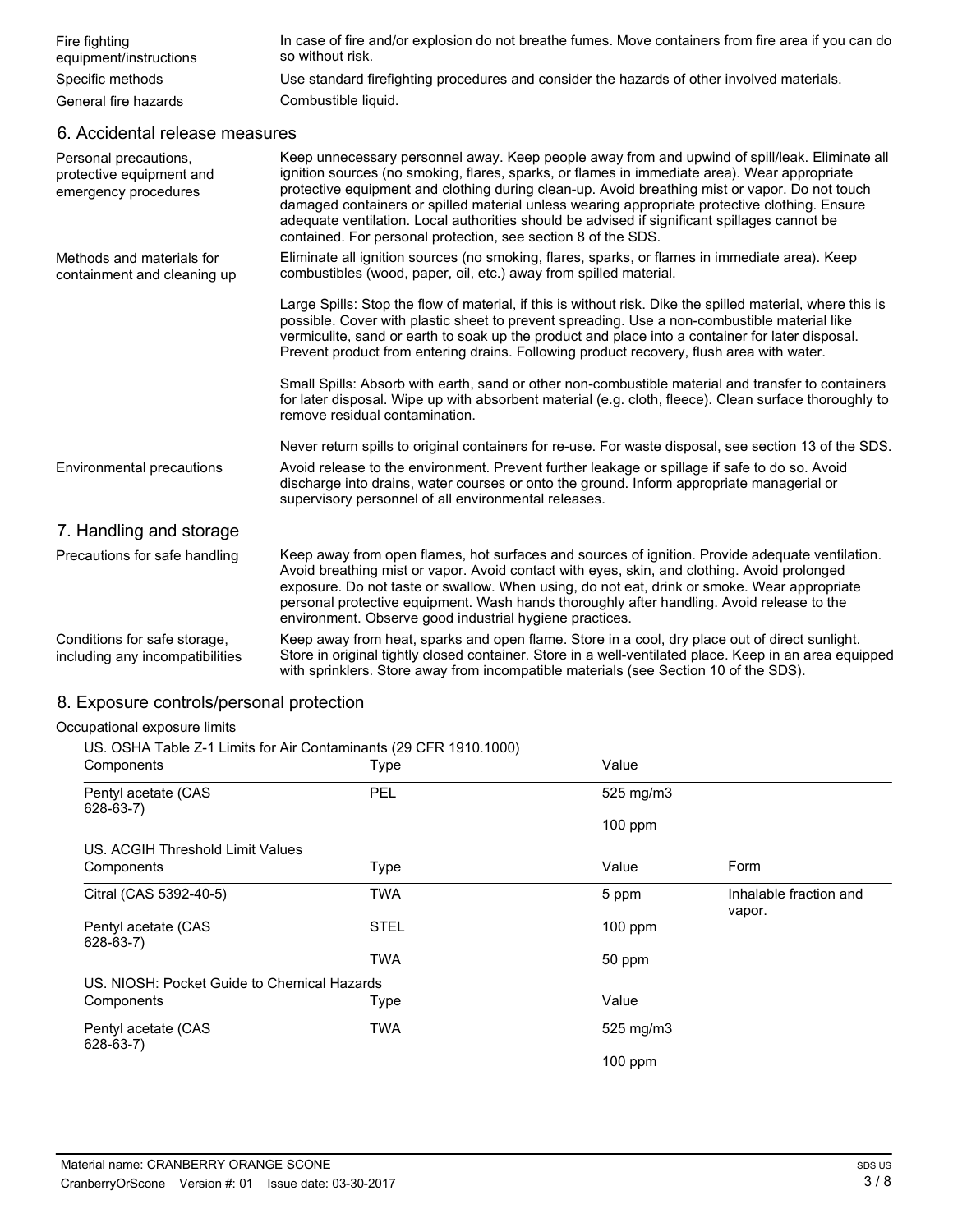| Components                                        | US. Workplace Environmental Exposure Level (WEEL) Guides<br>Type      | Value                                                                                                                                                                                                                                                                                                                                                                                                                                                                                            |
|---------------------------------------------------|-----------------------------------------------------------------------|--------------------------------------------------------------------------------------------------------------------------------------------------------------------------------------------------------------------------------------------------------------------------------------------------------------------------------------------------------------------------------------------------------------------------------------------------------------------------------------------------|
| dl-Limonene (racemic)<br>(CAS 138-86-3)           | <b>TWA</b>                                                            | 165.5 mg/m3                                                                                                                                                                                                                                                                                                                                                                                                                                                                                      |
|                                                   |                                                                       | 30 ppm                                                                                                                                                                                                                                                                                                                                                                                                                                                                                           |
| <b>Biological limit values</b>                    | No biological exposure limits noted for the ingredient(s).            |                                                                                                                                                                                                                                                                                                                                                                                                                                                                                                  |
| Exposure guidelines                               |                                                                       |                                                                                                                                                                                                                                                                                                                                                                                                                                                                                                  |
| US ACGIH Threshold Limit Values: Skin designation |                                                                       |                                                                                                                                                                                                                                                                                                                                                                                                                                                                                                  |
| Citral (CAS 5392-40-5)                            |                                                                       | Can be absorbed through the skin.                                                                                                                                                                                                                                                                                                                                                                                                                                                                |
| Appropriate engineering<br>controls               |                                                                       | Good general ventilation (typically 10 air changes per hour) should be used. Ventilation rates<br>should be matched to conditions. If applicable, use process enclosures, local exhaust ventilation,<br>or other engineering controls to maintain airborne levels below recommended exposure limits. If<br>exposure limits have not been established, maintain airborne levels to an acceptable level. Eye<br>wash facilities and emergency shower must be available when handling this product. |
|                                                   | Individual protection measures, such as personal protective equipment |                                                                                                                                                                                                                                                                                                                                                                                                                                                                                                  |
| Eye/face protection                               |                                                                       | Face shield is recommended. Wear safety glasses with side shields (or goggles).                                                                                                                                                                                                                                                                                                                                                                                                                  |
| Skin protection                                   |                                                                       |                                                                                                                                                                                                                                                                                                                                                                                                                                                                                                  |
| Hand protection                                   | supplier.                                                             | Wear appropriate chemical resistant gloves. Suitable gloves can be recommended by the glove                                                                                                                                                                                                                                                                                                                                                                                                      |
| Other                                             |                                                                       | Wear appropriate chemical resistant clothing. Use of an impervious apron is recommended.                                                                                                                                                                                                                                                                                                                                                                                                         |
| Respiratory protection                            | been established), an approved respirator must be worn.               | If engineering controls do not maintain airborne concentrations below recommended exposure<br>limits (where applicable) or to an acceptable level (in countries where exposure limits have not                                                                                                                                                                                                                                                                                                   |
| Thermal hazards                                   | Wear appropriate thermal protective clothing, when necessary.         |                                                                                                                                                                                                                                                                                                                                                                                                                                                                                                  |
| General hygiene<br>considerations                 |                                                                       | When using do not smoke. Keep away from food and drink. Always observe good personal<br>hygiene measures, such as washing after handling the material and before eating, drinking, and/or<br>smoking. Routinely wash work clothing and protective equipment to remove contaminants.<br>Contaminated work clothing should not be allowed out of the workplace.                                                                                                                                    |
| 9. Physical and chemical properties               |                                                                       |                                                                                                                                                                                                                                                                                                                                                                                                                                                                                                  |
| Appearance                                        | Near Colorless to Light Yellow                                        |                                                                                                                                                                                                                                                                                                                                                                                                                                                                                                  |
| Physical state                                    | Liquid.                                                               |                                                                                                                                                                                                                                                                                                                                                                                                                                                                                                  |
| Form                                              | Liquid.                                                               |                                                                                                                                                                                                                                                                                                                                                                                                                                                                                                  |
| Color                                             | Not available.                                                        |                                                                                                                                                                                                                                                                                                                                                                                                                                                                                                  |
| Odor                                              | Characteristic of Name                                                |                                                                                                                                                                                                                                                                                                                                                                                                                                                                                                  |
| Odor threshold                                    | Not available.                                                        |                                                                                                                                                                                                                                                                                                                                                                                                                                                                                                  |
| рH                                                | Not available.                                                        |                                                                                                                                                                                                                                                                                                                                                                                                                                                                                                  |
| Melting point/freezing point                      | Not available.                                                        |                                                                                                                                                                                                                                                                                                                                                                                                                                                                                                  |
| Initial boiling point and boiling<br>range        | 578.99 °F (303.88 °C) estimated                                       |                                                                                                                                                                                                                                                                                                                                                                                                                                                                                                  |
| Flash point                                       | 165.0 °F (73.9 °C)                                                    |                                                                                                                                                                                                                                                                                                                                                                                                                                                                                                  |
| Evaporation rate                                  | Not available.                                                        |                                                                                                                                                                                                                                                                                                                                                                                                                                                                                                  |
| Flammability (solid, gas)                         | Not applicable.                                                       |                                                                                                                                                                                                                                                                                                                                                                                                                                                                                                  |

Upper/lower flammability or explosive limits Explosive limit - lower (%) Not available.

| Explosive limit - upper (%) | Not available.      |
|-----------------------------|---------------------|
| Vapor pressure              | 0.002 hPa estimated |
| Vapor density               | Not available.      |
| Relative density            | Not available.      |
| Solubility(ies)             |                     |
| Solubility (water)          | NO.                 |
| Auto-ignition temperature   | Not available.      |
| Decomposition temperature   | Not available.      |
| Viscosity                   | Not available.      |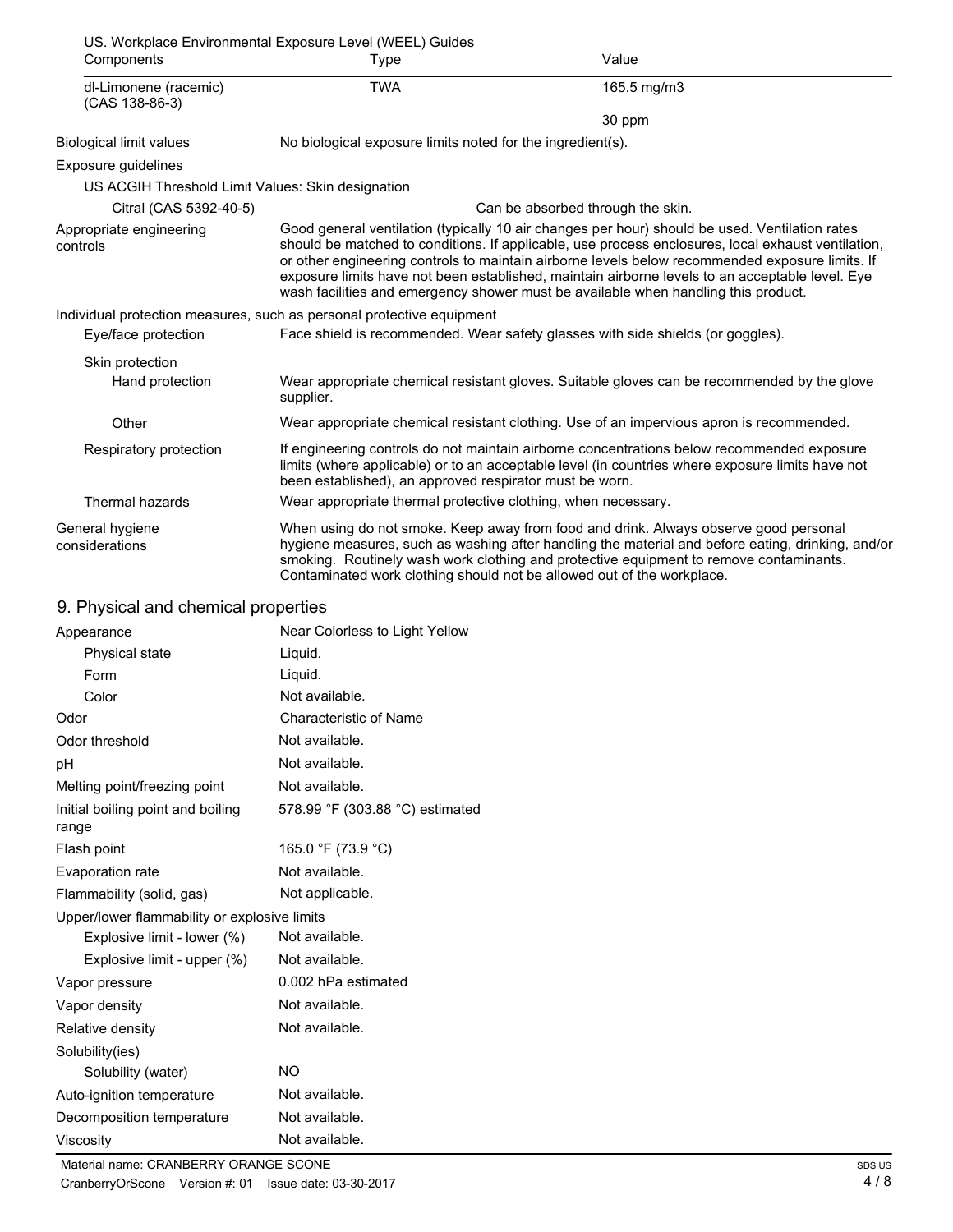| Other information            |                                                                                               |
|------------------------------|-----------------------------------------------------------------------------------------------|
| Density                      | 8.76 lbs/gal estimated                                                                        |
| Explosive properties         | Not explosive.                                                                                |
| Hydrocarbons percent         | Not determined.                                                                               |
| Oxidizing properties         | Not oxidizing.                                                                                |
| Refractive index             | 1.4953 - 1.5003                                                                               |
| Specific gravity             | $0.972 - 1.012$                                                                               |
| VOC (Weight %)               | Not determined.                                                                               |
| 10. Stability and reactivity |                                                                                               |
| Reactivity                   | The product is stable and non-reactive under normal conditions of use, storage and transport. |
| Chemical stability           | Material is stable under normal conditions.                                                   |
| Possibility of hazardous     | No dangerous reaction known under conditions of normal use.                                   |

reactions Avoid heat, sparks, open flames and other ignition sources. Avoid temperatures exceeding the flash point. Contact with incompatible materials. Conditions to avoid Incompatible materials Strong oxidizing agents. Hazardous decomposition No hazardous decomposition products are known. products

## 11. Toxicological information

#### Information on likely routes of exposure

| Inhalation                                                                         | Prolonged inhalation may be harmful.                                                                                |
|------------------------------------------------------------------------------------|---------------------------------------------------------------------------------------------------------------------|
| Skin contact                                                                       | Causes skin irritation. May cause an allergic skin reaction.                                                        |
| Eye contact                                                                        | Direct contact with eyes may cause temporary irritation.                                                            |
| Ingestion                                                                          | Harmful if swallowed.                                                                                               |
| Symptoms related to the<br>physical, chemical and<br>toxicological characteristics | Skin irritation. May cause redness and pain. May cause an allergic skin reaction. Dermatitis.<br>Rash.              |
| Information on toxicological effects                                               |                                                                                                                     |
| Acute toxicity                                                                     | Harmful if swallowed. May cause an allergic skin reaction.                                                          |
| Skin corrosion/irritation                                                          | Causes skin irritation.                                                                                             |
| Serious eye damage/eye<br>irritation                                               | Direct contact with eyes may cause temporary irritation.                                                            |
| Respiratory or skin sensitization<br><b>ACGIH Sensitization</b>                    |                                                                                                                     |
| Citral (CAS 5392-40-5)                                                             | Dermal sensitization                                                                                                |
| Respiratory sensitization                                                          | Not a respiratory sensitizer.                                                                                       |
| Skin sensitization                                                                 | May cause an allergic skin reaction.                                                                                |
| Germ cell mutagenicity                                                             | No data available to indicate product or any components present at greater than 0.1% are<br>mutagenic or genotoxic. |
| Carcinogenicity                                                                    | This product is not considered to be a carcinogen by IARC, ACGIH, NTP, or OSHA.                                     |
| Not listed.                                                                        | OSHA Specifically Regulated Substances (29 CFR 1910.1001-1050)                                                      |
| Reproductive toxicity                                                              | This product is not expected to cause reproductive or developmental effects.                                        |
| Specific target organ toxicity -<br>single exposure                                | Not classified.                                                                                                     |
| Specific target organ toxicity -<br>repeated exposure                              | Not classified.                                                                                                     |
| Aspiration hazard                                                                  | Not an aspiration hazard.                                                                                           |
| Chronic effects                                                                    | Prolonged inhalation may be harmful.                                                                                |
| 12. Ecological information                                                         |                                                                                                                     |
| Ecotoxicity                                                                        | Very toxic to aquatic life. Toxic to aquatic life with long lasting effects.                                        |

Material name: CRANBERRY ORANGE SCONE SOME SUSPENSIVE CONFIDENTIAL CONTROL INTERFERIENT SUSPENSIVE SUSPENSIVE SUSPENSIVE SUSPENSIVE SUSPENSIVE SUSPENSIVE SUSPENSIVE SUSPENSIVE SUSPENSIVE SUSPENSIVE SUSPENSIVE SUSPENSIVE SU CranberryOrScone Version #: 01 Issue date: 03-30-2017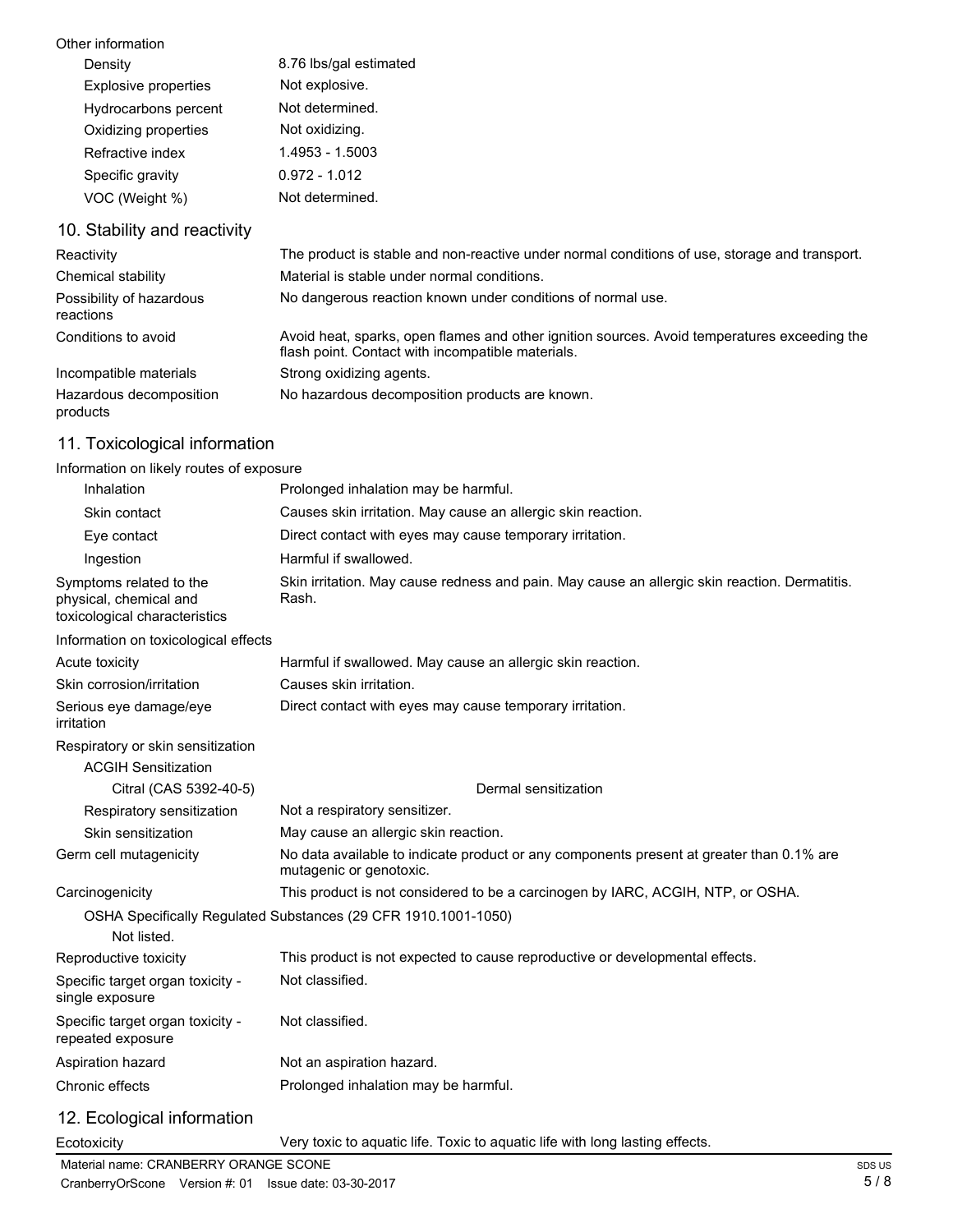| Persistence and degradability<br>Bioaccumulative potential | No data is available on the degradability of this product.                                                                                                                                                                                                                                  |  |
|------------------------------------------------------------|---------------------------------------------------------------------------------------------------------------------------------------------------------------------------------------------------------------------------------------------------------------------------------------------|--|
|                                                            |                                                                                                                                                                                                                                                                                             |  |
| Partition coefficient n-octanol / water (log Kow)          |                                                                                                                                                                                                                                                                                             |  |
| Benzyl benzoate                                            | 3.97                                                                                                                                                                                                                                                                                        |  |
| dl-Limonene (racemic)                                      | 4.232                                                                                                                                                                                                                                                                                       |  |
| Linalool                                                   | 2.97                                                                                                                                                                                                                                                                                        |  |
| Pentyl acetate                                             | 2.3                                                                                                                                                                                                                                                                                         |  |
| Mobility in soil                                           | No data available.                                                                                                                                                                                                                                                                          |  |
| Other adverse effects                                      | No other adverse environmental effects (e.g. ozone depletion, photochemical ozone creation<br>potential, endocrine disruption, global warming potential) are expected from this component.                                                                                                  |  |
| 13. Disposal considerations                                |                                                                                                                                                                                                                                                                                             |  |
| Disposal instructions                                      | Collect and reclaim or dispose in sealed containers at licensed waste disposal site. Do not allow<br>this material to drain into sewers/water supplies. Do not contaminate ponds, waterways or ditches<br>with chemical or used container. Dispose of contents/container in accordance with |  |

| Local disposal regulations               | Dispose in accordance with all applicable regulations.                                                                                                                                                                 |
|------------------------------------------|------------------------------------------------------------------------------------------------------------------------------------------------------------------------------------------------------------------------|
| Hazardous waste code                     | The waste code should be assigned in discussion between the user, the producer and the waste<br>disposal company.                                                                                                      |
| Waste from residues / unused<br>products | Dispose of in accordance with local regulations. Empty containers or liners may retain some<br>product residues. This material and its container must be disposed of in a safe manner (see:<br>Disposal instructions). |
| Contaminated packaging                   | Since emptied containers may retain product residue, follow label warnings even after container is<br>emptied. Empty containers should be taken to an approved waste handling site for recycling or<br>disposal.       |

local/regional/national/international regulations.

# 14. Transport information

## DOT

Not regulated as dangerous goods.

| IAIA                                                  |                                                                         |
|-------------------------------------------------------|-------------------------------------------------------------------------|
| UN number                                             | <b>UN3082</b>                                                           |
| UN proper shipping name                               | Environmentally hazardous substance, liquid, n.o.s. (Benzyl benzoate)   |
| Transport hazard class(es)                            |                                                                         |
| Class                                                 | 9                                                                       |
| Subsidiary risk                                       |                                                                         |
| Packing group                                         | Ш                                                                       |
| Environmental hazards                                 | No.                                                                     |
| <b>ERG Code</b>                                       | 9L                                                                      |
| Special precautions for user<br>Other information     | Read safety instructions, SDS and emergency procedures before handling. |
| Passenger and cargo<br>aircraft                       | Allowed.                                                                |
| Cargo aircraft only                                   | Allowed.                                                                |
| <b>IMDG</b>                                           |                                                                         |
| UN number                                             | <b>UN3082</b>                                                           |
| UN proper shipping name<br>Transport hazard class(es) | ENVIRONMENTALLY HAZARDOUS SUBSTANCE, LIQUID, N.O.S. (Benzyl benzoate)   |
| Class                                                 | 9                                                                       |
| Subsidiary risk                                       |                                                                         |
| Packing group                                         | Ш                                                                       |
| Environmental hazards                                 |                                                                         |
| Marine pollutant                                      | No.                                                                     |
| EmS                                                   | $F-A, S-F$                                                              |
| Special precautions for user                          | Read safety instructions, SDS and emergency procedures before handling. |
| Transport in bulk according to                        | Not established.                                                        |
| Annex II of MARPOL 73/78 and                          |                                                                         |
| the IBC Code                                          |                                                                         |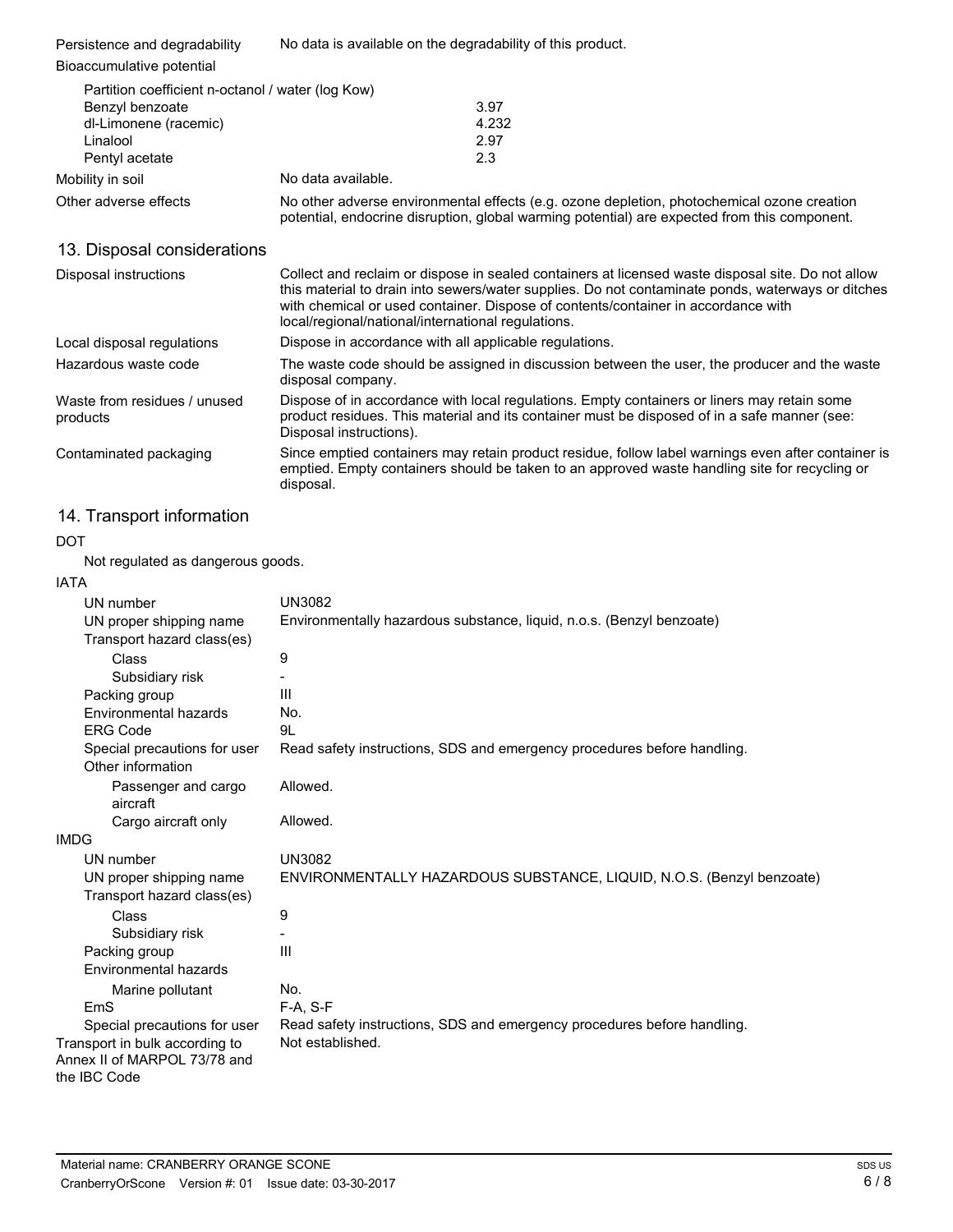

## 15. Regulatory information

This product is a "Hazardous Chemical" as defined by the OSHA Hazard Communication Standard, 29 CFR 1910.1200. US federal regulations TSCA Section 12(b) Export Notification (40 CFR 707, Subpt. D) Not regulated. CERCLA Hazardous Substance List (40 CFR 302.4) Pentyl acetate (CAS 628-63-7) Listed. SARA 304 Emergency release notification Not regulated. OSHA Specifically Regulated Substances (29 CFR 1910.1001-1050) Not listed. Superfund Amendments and Reauthorization Act of 1986 (SARA) Immediate Hazard - Yes Delayed Hazard - No Fire Hazard - Yes Pressure Hazard - No Reactivity Hazard - No Hazard categories SARA 302 Extremely hazardous substance Not listed. SARA 311/312 Hazardous No chemical SARA 313 (TRI reporting) Not regulated. Other federal regulations Clean Air Act (CAA) Section 112 Hazardous Air Pollutants (HAPs) List Not regulated. Clean Air Act (CAA) Section 112(r) Accidental Release Prevention (40 CFR 68.130) Not regulated. Safe Drinking Water Act Not regulated. (SDWA) US state regulations US. California Controlled Substances. CA Department of Justice (California Health and Safety Code Section 11100) Not listed. US. Massachusetts RTK - Substance List Octanal (CAS 124-13-0) Pentyl acetate (CAS 628-63-7) US. New Jersey Worker and Community Right-to-Know Act dl-Limonene (racemic) (CAS 138-86-3) Pentyl acetate (CAS 628-63-7) US. Pennsylvania Worker and Community Right-to-Know Law Pentyl acetate (CAS 628-63-7) US. Rhode Island RTK Pentyl acetate (CAS 628-63-7) US. California Proposition 65 California Safe Drinking Water and Toxic Enforcement Act of 1986 (Proposition 65): This material is not known to contain any chemicals currently listed as carcinogens or reproductive toxins.